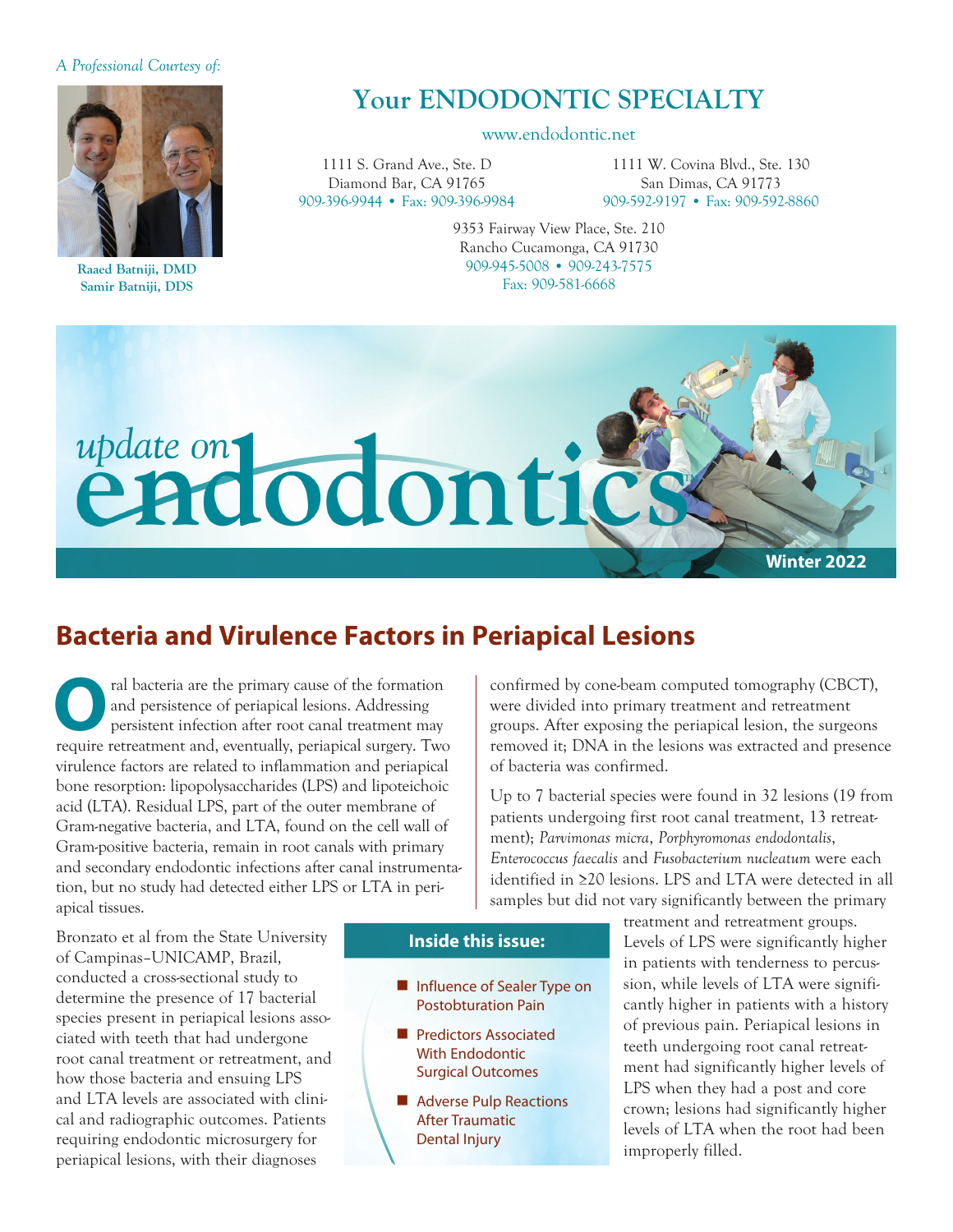

### **Conclusion**

Overall, levels of LTA were significantly higher than were levels of LPS, regardless of previous treatment status. This suggests that periapical lesions of teeth with secondary or persistent infections have more Gram-positive than Gram-negative bacteria. Whether bacteria in lesions are responsible for failure of root canal treatment is unknown; however, bacteria in root canals may supply more bacteria and their associated virulence factors to lesions. The results of this study reinforced the need to eliminate as much bacteria as possible during root canal treatment.

*Bronzato JD, Davidian MES, de Castro M, et al. Bacteria and virulence factors in periapical lesions associated with teeth following primary and secondary root canal treatment.*  Int Endod J *2021;54:660-671.*

# **Influence of Sealer Type on Postobturation Pain**

**Reports of the incidence and<br>reatment vary widely. The last incidence of pain appears to get** severity of pain after root canal treatment vary widely. The highest incidence of pain appears to occur on the first and second day postoperatively, while the intensity of pain

appears to peak in the first 24 hours, then taper off over the next 7 days. Multiple risk factors, including preoperative pain, sex, tooth type and size of periapical lesion, have shown a significant association with postobturation pain. However, the impact of the root canal sealer on postobturation pain, if any, remains unclear. Tan et al from the National University of Singapore conducted a randomized clinical trial to compare pain at 1, 3 and 7 days postobturation in patients treated with 2 different types of endodontic sealers.

The researchers recruited medically healthy, adult patients requiring nonsurgical root canal treatment who presented at their university's oral health center. Asymptomatic vital, nonvital and previously root-filled teeth were included in the study. After removal of caries and any previous defective restorations, the teeth were randomly assigned to receive 1 of 2 sealers carried to the full working length:

- $\blacksquare$  a tricalcium silicate cement-based sealer (TotalFill BC Sealer)
- a resin-based sealer (AH Plus)

After obturation, all teeth were restored using composite resin or dental amalgam as appropriate. Patients recorded their pain in a pain diary for 7 days after obturation using a 5-point Likert scale, with 0 representing no pain and 5 severe

pain. They also noted the nature of the pain and its impact (if any) on daily activities. If needed, ibuprofen was prescribed for analgesia; patients unable to take ibuprofen were prescribed acetaminophen or tramadol.

The study was completed by 160 patients with 183 treated teeth. The median pain score among the 33 patients who reported pain on day 1 was 1 (very mild pain); no patient reported a pain score >3. By day 3, the number of patients reporting any pain dropped to 16, again with a median score of 1 and no patients reporting a score >3. On day 7, only 9 patients reported any pain. Just 1 patient needed to use an analgesic; 3 patients reported that the pain affected their daily activities (Table 1). Four prognostic factors were found to have a significant relationship with postobturation pain:

- $\blacksquare$  moderate to severe preoperative pain
- $\blacksquare$  a complaint of provoked pain
- $\blacksquare$  pulp status
- $\blacksquare$  the use of sonic activation during treatment

However, the number of patients who experienced pain was too small for a multivariate analysis of these factors to be conducted. AH Plus sealer was associated with more cases of extrusion,

| Table 1. Postobturation pain scores by sealer.      |                              |            |            |                                   |            |            |  |  |
|-----------------------------------------------------|------------------------------|------------|------------|-----------------------------------|------------|------------|--|--|
|                                                     | AH Plus ( $n = 83$ patients) |            |            | TotalFill BC ( $n = 80$ patients) |            |            |  |  |
| <b>Pain score</b>                                   | Day 1                        | Day 3      | Day 7      | Day 1                             | Day 3      | Day 7      |  |  |
| No pain                                             | 67 (80.7%)                   | 75 (90.4%) | 80 (96.4%) | 62 (77.5%)                        | 72 (90.0%) | 74 (92.5%) |  |  |
| Very mild pain                                      | $10(12.0\%)$                 | $5(6.0\%)$ | $2(2.4\%)$ | 12 (15.0%)                        | $6(7.5\%)$ | $2(2.5\%)$ |  |  |
| Mild pain                                           | $4(4.8\%)$                   | $2(2.4\%)$ | $1(1.2\%)$ | $1(1.3\%)$                        | $0(0.0\%)$ | $3(3.8\%)$ |  |  |
| Moderate pain                                       | $2(2.4\%)$                   | $1(1.2\%)$ | $0(0.0\%)$ | $5(6.3\%)$                        | $2(2.5\%)$ | $1(1.3\%)$ |  |  |
| No patients reported severe pain at any time point. |                              |            |            |                                   |            |            |  |  |

*2*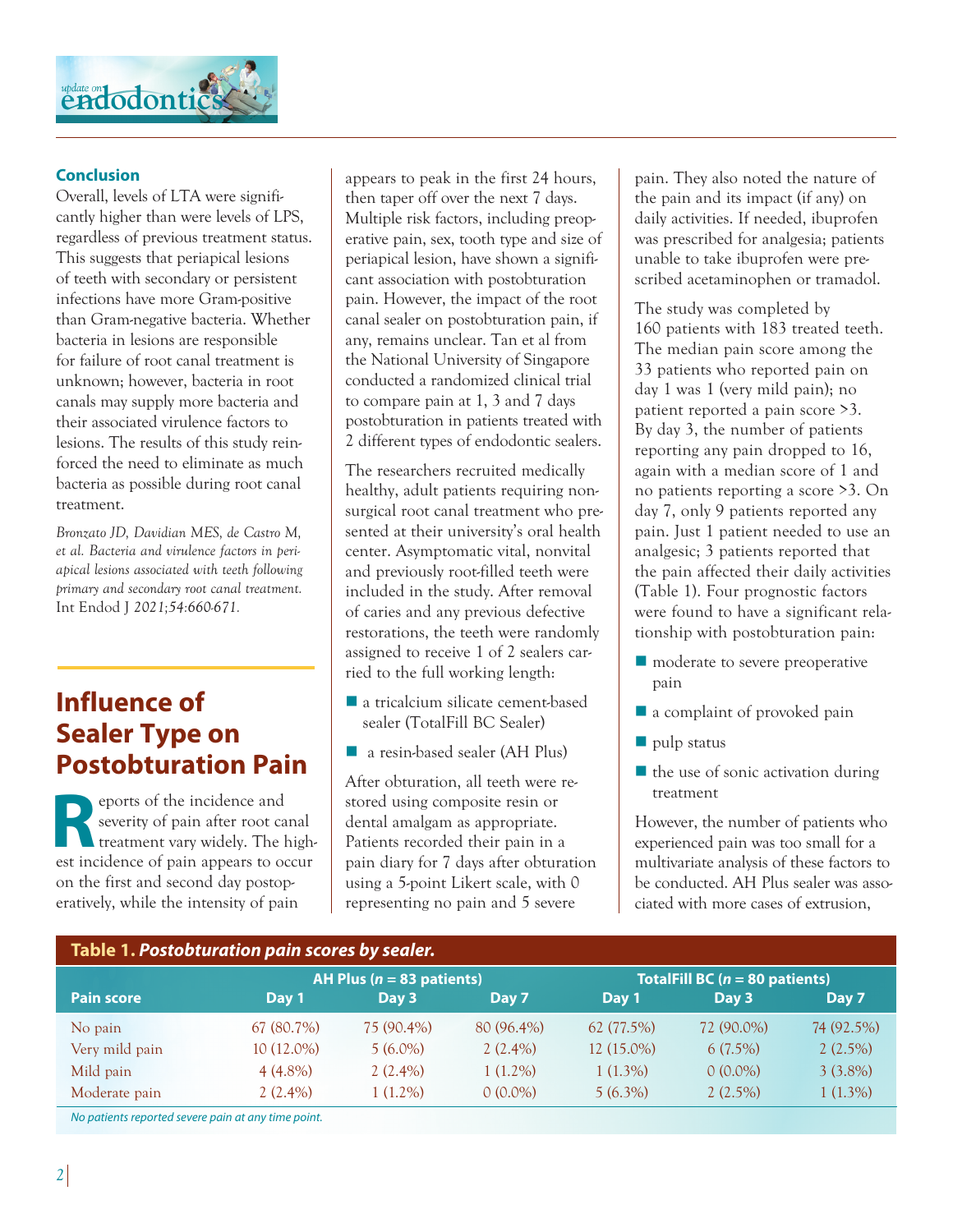but this did not affect patients' perception of postobturation pain.

### **Conclusion**

The results of this study showed that patients experienced mild or no pain regardless of which type of sealer was used. A contributing factor to this result could be the high technical standard maintained by the endodontists treating the patients.

*Tan HSG, Lim KC, Lui JN, et al. Postobturation pain associated with tricalcium silicate and resin-based sealer techniques: a randomized clinical trial.* J Endod *2021;47: 169-177.*

# **Predictors Associated with Endodontic Surgical Outcomes**

The emergence over the past<br>
2 decades of advances in end-<br>
odontic surgery under the head-<br>
ing of andedontic misrogurgery head-2 decades of advances in ending of endodontic microsurgery has resulted in greater success in patient treatment. While many studies have looked at the impact of endodontic microsurgery on patient outcomes based on such variables as patients' age, tooth type and lesion size, little work has been done to evaluate such factors as sequence of treatment, retropreparation depth and the use of guided tissue regeneration (GTR) in conjunction with endodontic microsurgery. The widespread adoption of cone-beam computed tomography (CBCT) for diagnosis and treatment planning of endodontic surgery also allows for more accurate evaluation of treatment outcomes than was possible using periapical radiographs.

| Table 2. Favorable outcomes following GTR as measured by<br>different modalities. |    |            |               |  |  |  |
|-----------------------------------------------------------------------------------|----|------------|---------------|--|--|--|
|                                                                                   | n  | <b>GTR</b> | <b>No GTR</b> |  |  |  |
| Periapical radiographs                                                            |    |            |               |  |  |  |
| Complete healing (score 6)                                                        | 68 |            | 21            |  |  |  |
| Incomplete healing (score 4 or 5)                                                 |    |            |               |  |  |  |
| Cone-beam computed tomography                                                     |    |            |               |  |  |  |
| Complete healing (score 6)                                                        | 44 | 39         |               |  |  |  |
| Incomplete healing (score 4 or 5)                                                 |    |            |               |  |  |  |

Azim et al from the University at Buffalo, New York, undertook a study seeking to answer the following questions:

- What impact does using CBCT rather than periapical radiographs have on perceived outcomes of endodontic microsurgery?
- $\blacksquare$  What prognostic factors affect the success rate of endodontic microsurgery?
- What effect does GTR have on apical bone remodeling?

The researchers retrospectively identified adult patients with signs of apical periodontitis upon clinical and radiographic examination who underwent endodontic surgery at their university's clinic over a 3-year period. All treated teeth had adequate coronal restoration and showed no periodontal disease or any confirmed signs of vertical root fracture.

Before surgery, periapical radiographs and CBCT scans of the affected teeth were taken. Endodontic microsurgery followed a standard protocol, including a full-thickness flap reflection, osteotomy to expose the root apices, removal of the periradicular pathoses, root-end resection and canal irrigation from the root end. A freeze-dried allograft and a resorbable collagen membrane were used in cases where a bone graft and a barrier were recommended. At the end of the surgical procedure, a fresh set of periapical radiographs was taken. Follow-ups, which included a clinical examination, periapical radiographs and CBCT scans, occurred between 1 and 3 years after surgery. As shown on the radiographs, healing was scored on a standard 6-point scale, then divided into 4 categories:

- $\blacksquare$  complete healing (score of 6)
- $\blacksquare$  incomplete healing (scores of 4 or 5)
- $\blacksquare$  uncertain healing (score of 3)
- $\blacksquare$  unsatisfactory healing (scores of 2, 1 or 0)

CBCT scans were scored 0, 1 or 2 for each of the periradicular area, the resection plane and the cortical plane, thus also creating a final score of 0 to 6.

Of the 85 teeth (68 patients) at follow-up, 6 teeth showed clinical signs of failure, 1 due to a missed canal during surgery and 5 with vertical root fracture. After 2 teeth in 2 patients were eliminated from analysis for reasons unrelated to their endodontic surgery, the periapical radiographs showed a success rate of 88% vs a success rate of 86% based on CBCT scans. The only prognostic factor that had a significant impact on outcomes was error during surgery. While the use of GTR did not correlate to the